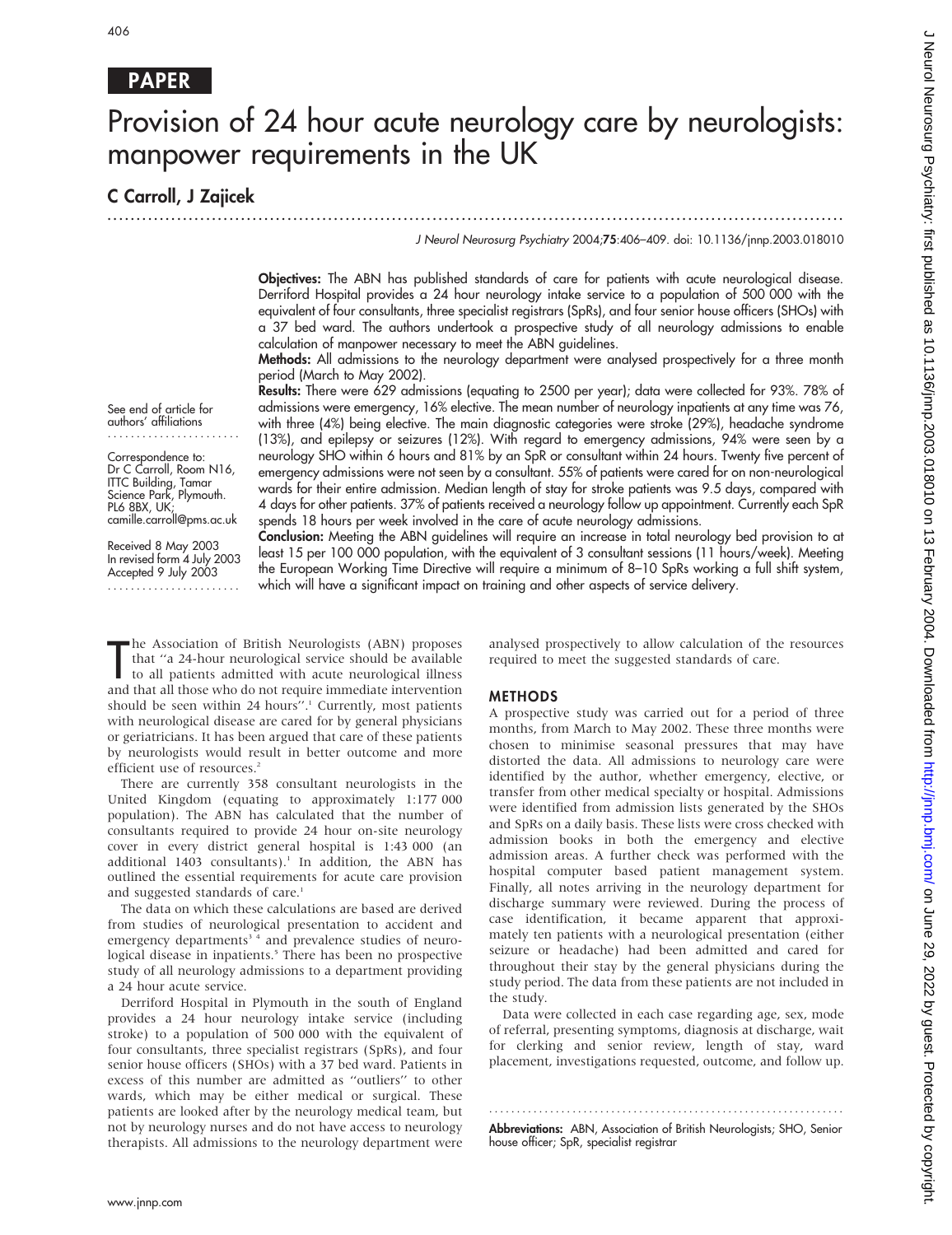### RESULTS

During the three month period there were 629 admissions, equating to 2500 per year. Data forms were completed for 586 (93%) of the identified admissions. Forms were not completed if the notes could not be retrieved within the study period (for example if the patient was admitted elsewhere) or if the admission notes had been lost. There were approximately 76 neurology inpatients at any one time, of which 4% were elective admissions.

#### **Demographics**

Forty five percent of the patients were male, fifty six percent female. The age ranged from 16 to 102 years. The median age overall was 59 years (mean 57.8 (SD 20.7) years). The average age of the main diagnostic categories is shown in table 1.

#### Source of referral

The majority (78%) of patients were admitted acutely: thirty one percent via the accident and emergency (A&E) department, 46% at the request of the general practitioner, and 1% as emergency from clinic. Sixteen percent of admissions were elective from clinic; 6% of admissions were referrals from other specialities or hospitals.

#### Presenting symptoms

The main neurological presenting symptoms were weakness (40%), headache (24%), and seizures (15%).

# Diagnosis at discharge

The main diagnostic categories are listed in table 1. Cerebrovascular disease was the most common diagnostic category, accounting for 29% of all admissions. However, because of their greater length of stay, patients with stroke accounted for around 50% of neurology inpatients. Of the patients with a diagnosis of multiple sclerosis, approximately half were elective admissions for investigation, and half were acute relapses or admissions for immunomodulatory therapy.

The number of patients with subarachnoid haemorrhage quoted in table 1 does not include four patients who presented directly to the neurosurgeons during the three month study period. Were neurosurgery not on site, these patients would also have been referred to neurology in the first instance.

Of the 47 patients with a primarily medical diagnosis, 13 (28%) had systemic infection such as a urinary tract infection

|                                    | Number (%) of patients<br>with diagnosis | Median age |
|------------------------------------|------------------------------------------|------------|
| Stroke or TIA                      | 162 (29%)                                | 76.5       |
| Headache syndrome                  | 73 (13%)                                 | 41         |
| Seizures/epilepsy                  | 69 (12%)                                 | 49         |
| Multiple sclerosis                 | 51 (9%)                                  | 41.5       |
| Primarily medical condition        | 55 (9.5%)                                | 62         |
| CNS malignancy                     | 32 (6%)                                  | 65         |
| Neuropathies                       | 24 (4%)                                  | 59         |
| CNS infection                      | 14(2.5%)                                 | 29         |
| Myasthenia                         | 8(1.5%)                                  |            |
| Extrapyramidal syndrome            | 8(1.5%)                                  |            |
| Subdural haematoma                 | 6(1%)                                    |            |
| Motor neurone disease              | 5(1%)                                    |            |
| Undiagnosed weakness               | 5(1%)                                    |            |
| Undiagnosed sensory<br>disturbance | 4(0.7%)                                  |            |
| Subarachnoid haemorrhage           | 4(0.7%)                                  |            |
| Bell's palsy                       | 4(0.7%)                                  |            |
| Dementia                           | 1(0.2%)                                  |            |
| Head injury                        | $1(0.2\%)$                               |            |

or chest infection complicating a previous stroke or resulting in reduced conscious level or confusion, eight (17%) had alcohol related problems (despite a Trust policy for alcohol related confusion and seizures to be admitted under the care of the general physicians), six (13%) had metabolic derangement (such as hyponatraemia, hypoglycaemia, or acute renal failure) and five (11%) were found to have a nonneurological cause of loss of consciousness, usually syncope. The remaining non-neurological diagnoses included back pain, anxiety, psychosis, and other viral infections such as tonsillitis.

# Wait for clerking and senior review

The delay prior to clerking and senior review for all admissions is outlined in table 2. With regard to emergency admissions, 94% were seen by a neurology SHO within six hours and 81% by an SpR or consultant within 24 hours, reflecting prioritisation of emergency admissions over elective admissions, and greater delay in review of the latter. Overall, 107 out of 586 patients (18%) were not seen during their admission by either an SpR or consultant; these were mainly patients admitted electively for planned investigations or treatments, patients transferred to the care of other specialities, or who could have appropriate investigations performed as an outpatient, for example transient ischaemic attack or single seizure. Fifty six percent of elective admissions and 25% of emergency admissions were not seen by a consultant.

# Length of stay

The length of stay was documented in 579 of the 586 forms and ranged from 1 to 105 days (median 5). The length of stay varied according to diagnosis (table 3). Median length of stay for stroke patients was 9.5 days, compared with 4 days for non-stroke patients. The median length of stay for emergency admissions was 6 days compared with 3 days for elective admissions.

#### Ward placement

Ward placement was documented in 581 of the 586 forms. Two hundred and sixty six patients (45%) were admitted to the neurology ward at some point during their hospital stay—that is, 55% of patients were cared for on nonneurological wards for their entire admission. The percentage admitted to the neurology ward varied from 18 out of 32 (56%) of patients with central nervous system malignancy to 16 out of 51 (31%) patients with multiple sclerosis (mainly because these patients were admitted electively to a planned investigation unit).

|                       | Table 2 Time delay for clerking and senior review of<br>emergency admissions             |                                      |                                         |
|-----------------------|------------------------------------------------------------------------------------------|--------------------------------------|-----------------------------------------|
| seen                  | By SHO (documented By SpR or<br>in 430 of the 456<br>Wait to be emergency<br>admissions) | consultant<br>(documented in<br>456) | By consultant<br>(documented in<br>456) |
| $<$ 3 hrs             | 289 (67%)                                                                                |                                      |                                         |
| $3-6$ hrs<br>$>6$ hrs | 118 (27%)<br>23 (5%)                                                                     |                                      |                                         |
| $<$ 12 hrs            |                                                                                          | 111 (24%)                            |                                         |
| $12-24$ hrs           |                                                                                          | 259 (57%)                            | 191 (42%)                               |
| $24 - 48$ hrs         |                                                                                          | 47 (10%)                             | 78 (17%)                                |
| $>48$ hrs             |                                                                                          |                                      | 73 (16%)                                |
| Total<br>reviewed     | 430 (100%)                                                                               | 417 (91%)                            | 342 (75%)                               |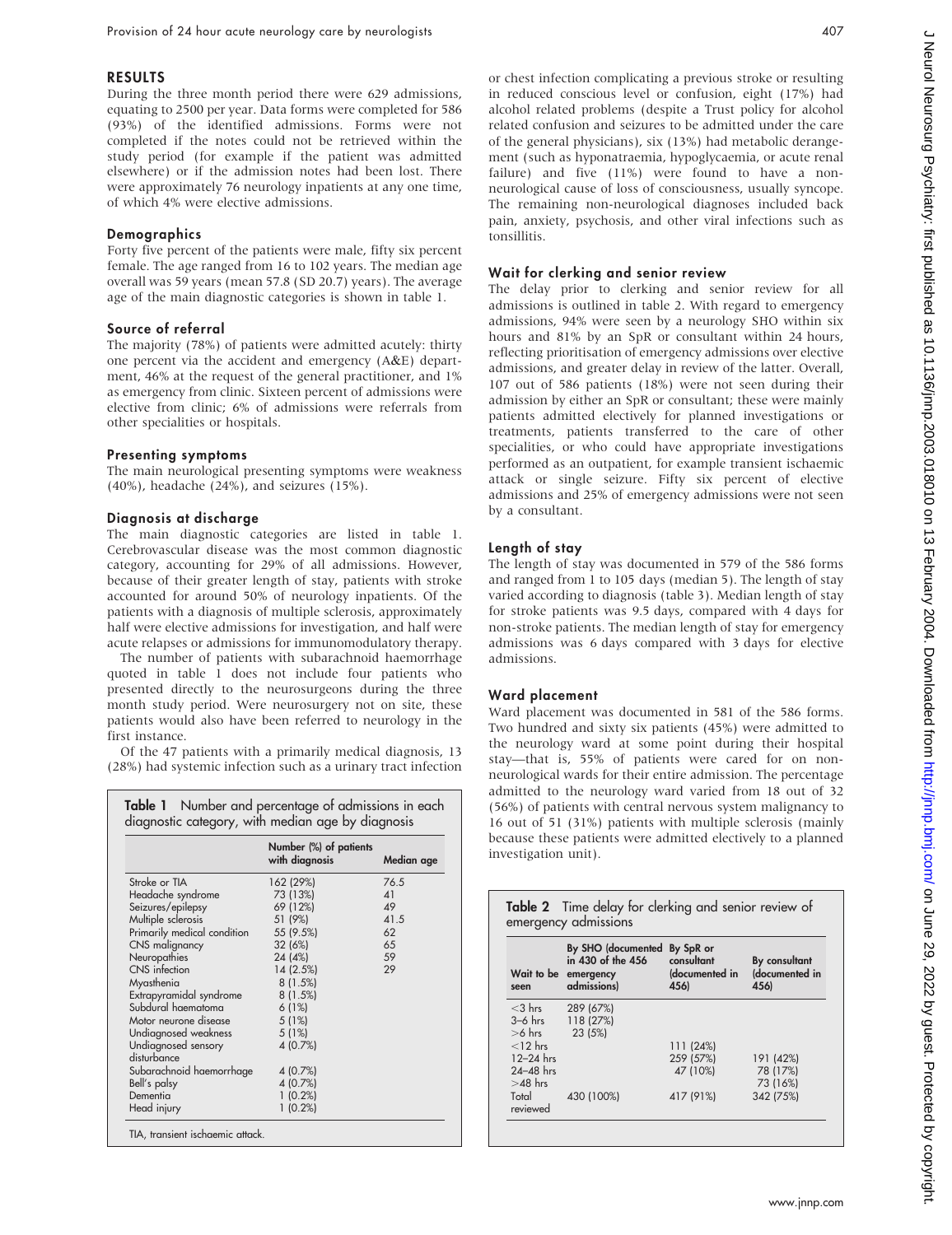|                       | Median |
|-----------------------|--------|
| CNS malignancy        | 11     |
| Stroke                | 9.5    |
| CNS infection         | 6.5    |
| Seizures/epilepsy     | .5.5   |
| Peripheral neuropathy | 3.5    |
| Multiple sclerosis    | 3      |
| Non-neurological      | 3      |
| Headache syndrome     | 3      |

# Investigations requested

The number of investigations requested is detailed in table 4. Repeat investigations were not documented in this study. Therefore the total number of computed tomography and magnetic resonance imaging scans is likely to be higher.

#### Outcome and follow up

Of the 580 neurology admissions for whom outcome was documented, 394 (68%) were discharged home, 62 (11%) were transferred to the care of another speciality, 50 (9%) were transferred to a rehabilitation unit, and 28 (5%) to a permanent care facility. Thirty seven percent of all patients and 23% of emergency patients received a neurology follow up appointment following their admission.

There were 46 deaths (8%), of which seven were unexpected. The mean age of patients who died was 77.5 (SD 11.6) years. The main diagnostic categories in patients who died were stroke (52%), including 13% with brainstem stroke, and intracranial haemorrhage (20%), admission being complicated by either pneumonia (30%), or gastrointestinal haemorrhage (7%). There was one case each of brain abscess, motor neurone disease, and glioblastoma. Five of the seven unexpected deaths represented rapid decline secondary to sepsis following stroke, or in the setting of dementia or subdural haematoma. In two cases the cause of death was not clear, and the patients were referred to the coroner for postmortem examination.

# DISCUSSION

This study shows that from a population of 500 000 an acute neurology unit can expect to admit 2500 patients per year (500 per 100 000), of which 78% will be emergency admissions. The average number of inpatients at any given time was 76, of which three (4%) were elective admissions, due to their shorter length of stay. Approximately 30% of admissions were patients with stroke. This figure is similar to that found by Morrow and Patterson,<sup>3</sup> suggesting that our data do not reflect a regional difference in referral pattern for stroke. However, we found that because of the increased length of stay (median 9.5 days), stroke patients accounted for half of all neurology inpatients at any one time. This figure is higher than the 36% quoted by Playford et  $a^5$  and

| Investigation  | Number requested | Percentage of patients for<br>whom requested |
|----------------|------------------|----------------------------------------------|
| CT             | 291              | 42%                                          |
| Plain x ray    | 153              | 22%                                          |
| MRI            | 106              | 15%                                          |
| ١P             | 94               | 14%                                          |
| <b>EEG</b>     | 46               | 6.6%                                         |
| <b>EMG/NCS</b> | 1.5              | 2%                                           |

J Neurol Neurosurg Psychiatry: first published as 10.11136/jnnp.2003.018010 0n 13 February 2004. Downloaded from http://jnnp.bmj.com/ on June 29, 2022 by guest. Protected by copyright J Neurol Neurosurg Psychiatry: first published as 10.1136/jnnp.2003.018010 on 13 February 2004. Downloaded from Downloaded from Dr. June 29, 2022 by guest. Protected by copyright.

may well reflect local differences in discharge planning and facilitation.

One of the essential elements of care of patients with acute neurological disease outlined by Warlow et al is that patients are cared for by a team of nursing staff with appropriate training and expertise.<sup>2</sup> Currently half of all neurology admissions are cared for on non-neurological wards. There is a limited system in place to identify those patients who are most in need of specialist nursing and therapist input to enable transfer to the neurology ward, though this inevitably fails a significant number of patients. The number of total neurological beds required is therefore 15 per 100 000 which is more than double the current level of provision in Derriford Hospital. Bed requirement calculations performed previously<sup>6</sup> and in other countries<sup>7</sup> vary widely, reflecting differences in admission rate and length of stay. These factors would need to be determined locally to enable calculation of local bed requirement.

Further requirements endorsed by the ABN are for a prompt and correct diagnosis and 24 hour availability of appropriate medical staff.<sup>2</sup> In addition, the ABN has recommended that critically ill adult patients with neurological disorders should be seen immediately by a neurologist, and within 24 hours if less seriously ill. $<sup>1</sup>$  This is in keeping</sup> with the Royal College guideline that an effective post-take ward round should be carried out by the consultant immediately after a 24 hour intake period.<sup>8</sup> The ABN specifies that ''adequate clinical time needs to be identified to allow [acute neurological admissions] to be seen promptly''.1 Consultant neurologists in Derriford are allocated 1.5 three and a half hour sessions per week for work related to acute admissions and currently see 75% of acute admissions. Those not reviewed by a consultant are almost always seen by, or at least discussed with, the SpR, and are generally patients with a short length of stay (median 2 days) with a diagnosis of non-neurological condition (17%), headache syndrome (16%), multiple sclerosis (MS) relapse or possible MS (16%), migraine (7%), and epilepsy (7%). Delay in being seen by the neurology SpR (that is, the 10% of emergency admissions that were seen between 24 hrs and 48 hrs) reflects a combination of factors such as the patient not being on the ward at the time of the post-take ward round and inadequate time allocation for the post-take ward round, given other service commitments.

Delay to consultant review reflects timing of admissions in relation to the consultant's weekly ward round. Inadequate session allocation has meant that it has not been possible to institute a daily consultant-led post-take ward round, although the consultant is always readily available for telephone advice. It has also been recognised that an SpRled post-take ward round is a valuable educational opportunity for the registrar. A system of post-ward round review is being implemented to maximise this potential.

It could be argued that the level of consultant supervision currently provided in Derriford is appropriate, and that the ABN and Royal College guidelines impose an unnecessary burden on consultants. We calculate that in order to meet the ABN guidelines, each consultant requires at least three consultant sessions per week per 100 000.

This study has shown that a significant proportion of admissions to neurology care did not have a neurological diagnosis (8%). In addition, 37% of deaths were attributable to a medical complication of acute neurological disease either pneumonia or gastrointestinal bleed. Although many of these complications occurred in critically ill patients in whom a decision not to intervene had been made following consultation with relatives, there must always be a close relationship between general internal medicine and